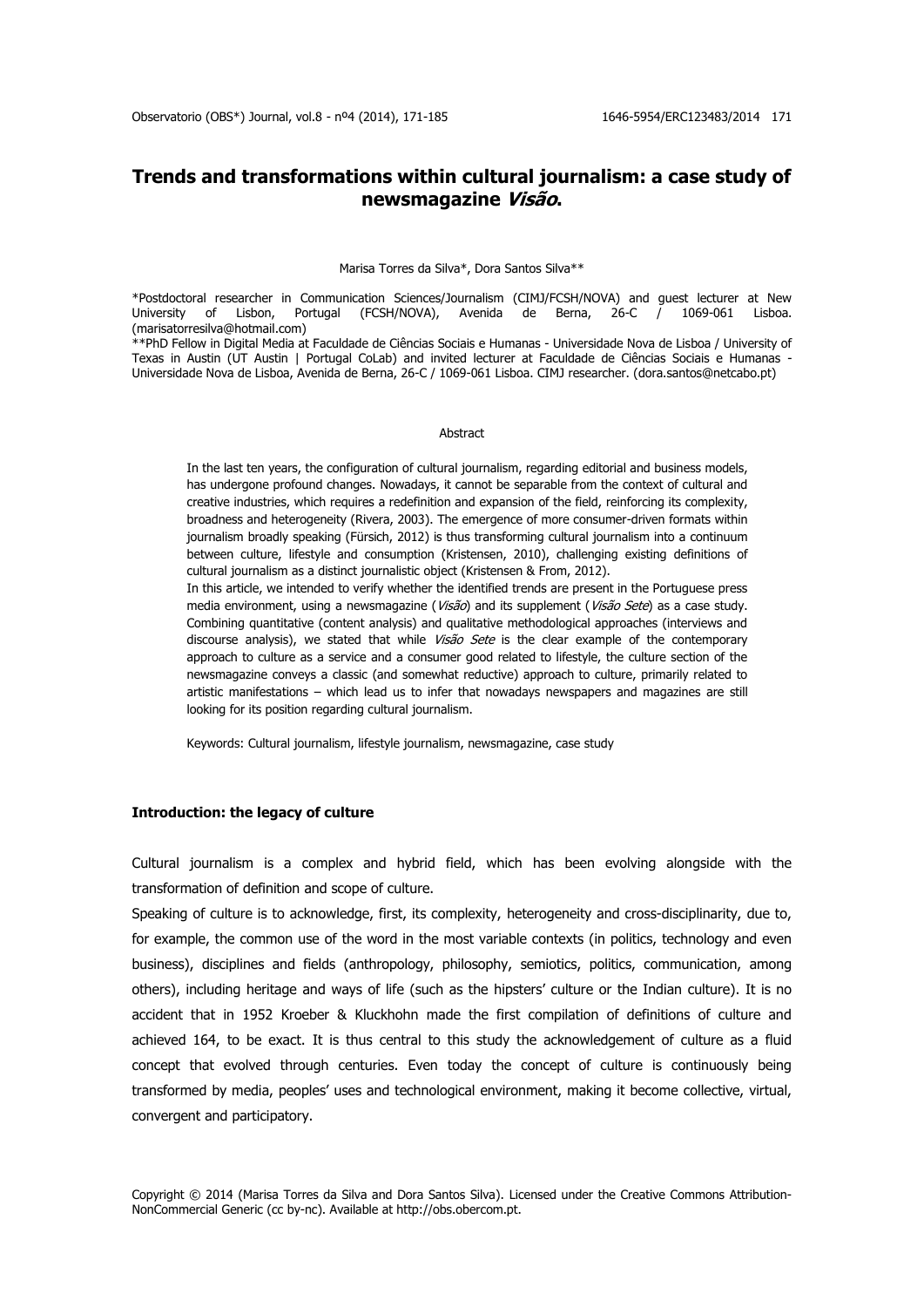In the context of aesthetic tradition, which is the genesis of culture and the dominant common vision even today, culture began to be understood as an artistic expression and a way to achieve intellectual perfection. This approach has its roots in Ancient Greece and only in the XIX century would appear the first anthropological definition of culture, by Edward B. Tylor: "Culture or Civilization, taken in its wide ethnographic sense, is that complex whole, which includes knowledge, belief, art, morals, law, custom, and any other capabilities and habits acquired by man as a member of society" (Tylor, 1920: 1).

Seeing culture as an expression of social life was a major breakthrough, but the importance of everyday culture would only be acknowledged in the second half of XX century by the Cultural Studies. At the same time, the focus on commercial and industrial aspects of culture gave the first steps with Max Horkheimer and Theodor Adorno (1947), and then with cultural and creative industries, that put culture and creativity at the centre of incentives policy and started to see cultural products as any other industrial good. Culture itself became industrial.

The term cultural industries refers to, according to the generally accepted definition by Unesco (2006), "industries which combine the creation, production and commercialization of creative contents which are intangible and cultural in nature" and include "printing, publishing and multimedia, audiovisual, phonographic and cinematographic productions as well as crafts and design".

Creative industries, in this sense, combine "the convergence concept and practice of creative arts (individual talent) with the cultural industries (mass scale), in the context of new media technologies within the knowledge economy and designated for use by citizens and interactive consumers" (Hartley, 2007: 5). The most striking example can be found in the entertainment media.

In brief, we can recover Raymond Williams´ three active categories of use of culture (Williams, 1983: 90) and revisiting them with a contemporary approach: firstly, culture describes a general process of intellectual, spiritual and aesthetic development (such as an elite culture); secondly, culture as a process indicates a particular way of life, whether of a people, a period, a group or humanity in general, where we can include lifestyle; thirdly, it describes the works and practices of intellectual and particularly artistic activity, where we can include traditionally peripheral areas, such as design, fashion and gastronomy.

# **Definitions and scope of cultural journalism**

Historically speaking, cultural journalism has emerged as a field associated with the so-called "high culture" and bourgeois aesthetics with narrow repertoires, aimed to reach a minority of connoisseurs (Basso, 2006: 7), in the context of the aesthetic view of culture. That can explain why there is still an apparent similarity between the terms "arts" and "culture", enhanced by media, and a reductive approach to culture, also in media, as the field of artistic manifestations (Santos Silva, 2012).

Cultural journalism has evolved alongside with "culture", adjusting to their two basic scopes: the "enlightened" (which was restricted to the field of fine arts) and the anthropological created by E. B. Tylor and later developed by Richard Williams and other scholars from Cultural Studies. Later, with the advent of mass culture, it started to reflect entertainment and leisure areas. From the mid-1980, and in the late years of 1990, with the advent of cultural and creative industries, cultural journalism also suffered deep changes, alongside with the concept of culture.

Particularly in the last twenty years, within a digital environment, the configuration of cultural journalism,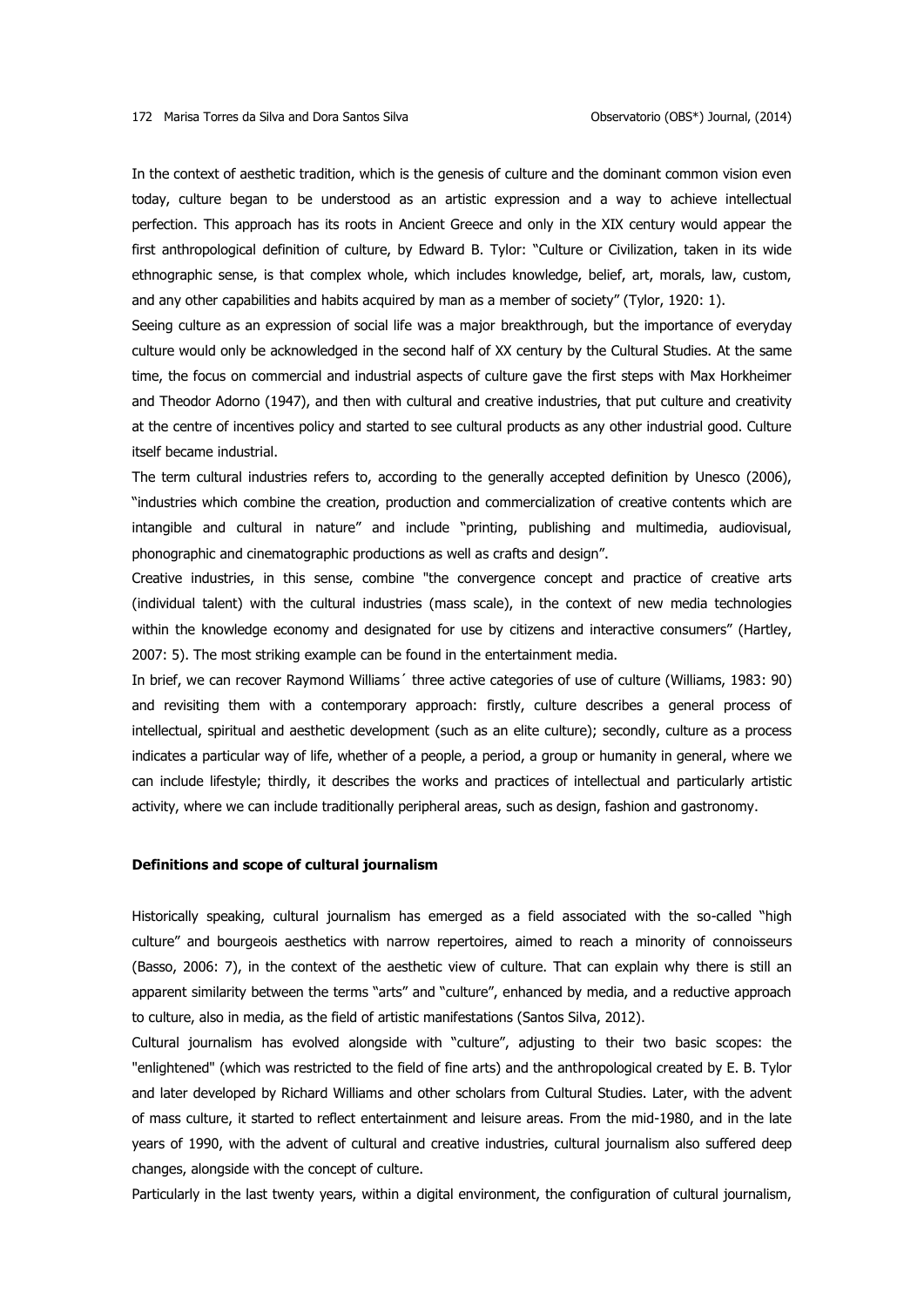regarding editorial and business models, has undergone profound changes. Recent debates on cultural journalism state a crisis in the more "classical" tradition, proclaiming a decline in the amount and significance of serious reviewing as well as in the critical and analytical aspect of cultural and artistic issues, primarily reflecting an increased orientation towards entertainment and commercialism, focused on service, agenda, and celebrities (Jaakkola, 2012: 482; Golin & Cardoso, 2009: 72; Gadini, 2006: 240). However, according to some scholars, "cultural journalism is not in decline. Rather it has quite naturally expanded and developed the focus, interpretation and presentation of culture in line with a changing culture and consumer industry and an increasingly competitive and professionalized media landscape" (Kristensen, 2010: 69).

The emergence of more consumer-driven formats within journalism broadly speaking (Fürsich, 2012: 12) as well as the blurring boundaries between cultural, lifestyle and consumer journalism is therefore challenging existing definitions of cultural journalism as a distinct journalistic object (Kristensen & From, 2012: 26). This kind of orientation privileges topics on how to spend free time, encasing this sector within the space for leisure and entertainment (Golin & Cardoso, 2009), which reinforces the performativity of cultural journalism as a promoter of lifestyles, suggesting what readers should read, hear and see (Hanusch, 2012). In practice, this performative aura, once legitimized by legitimacy, aesthetics, analytical and argumentative criteria, is being replaced by everyday unskilled criteria, sometimes dangerously closed to promotion, resulting in hybrid journalistic genres, such as informal reviews and guides that support these new kind of suggestions (Santos Silva, 2014).

This defragmentation of critique is, according to Faro, caused primarily by a crisis of the author in the digital environment, where everyone can be a "critic" and can contribute for the shape of taste (Faro, 2012).

Thus, regarding the definition itself, many scholars have been pointing out indeed that cultural journalism is not restricted to the fine arts and literature, including, besides these, lifestyles, value systems, traditions, beliefs and ways of being (Pastoriza, 2006; Basso, 2008; Alzamora, 2009). Most of them seem to be based in the definition created by Rivera which sees cultural journalism "as a very complex area of heterogeneous media, genres and products that deal with creative, critic, media or reproductive purposes fine arts, belles-lettres, currents of thought, social sciences and humanities, the so-called popular culture and many other aspects that have to do with the production, circulation and consumption of symbolic goods" (2003: 19)<sup>1</sup>. In this context, Basso says that the field of cultural journalism "has been adjusted over time to a more integrated view thematising ways of life, value systems, traditions and beliefs, besides fine arts and lyrics" (2008: 69)<sup>2</sup>.

On the other hand, J. S. Faro focuses on the double dimension of cultural journalism today: related to an entertainment and market logic, in one hand, and to its traditional space of intellectual production: "it is an area of journalistic practices that both reiterate the signs, values and procedures of mass culture as discourses that reveal counter-hegemonic tensions, characteristics of particular historical conjunctures"  $(2006: 149)^3$ .

1

<sup>&</sup>lt;sup>1</sup> Our translation.

<sup>2</sup> Our translation.

<sup>&</sup>lt;sup>3</sup> Our translation.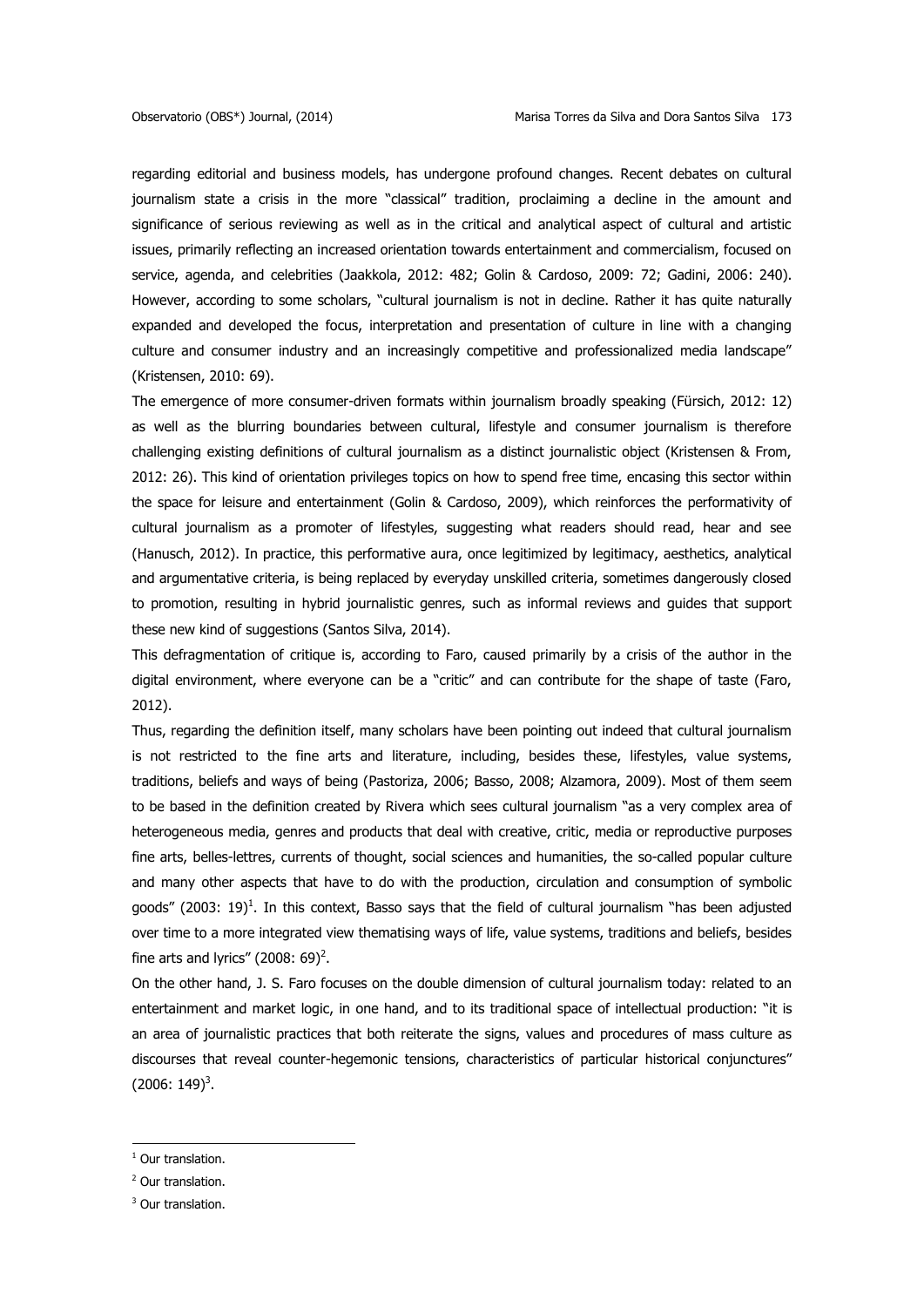Perhaps the most broadly definition, that suits contemporary studies and debates around culture and cultural journalism, has been given by Nete Kristensen. The author places the field "in a continuum between art, popular culture, lifestyle and consumption" (2010: 69), as it expanded and developed its focus, interpretation and presentation in response to a changing culture and consumer industry.

Following this conceptualization, Kristensen and other authors (Jaakkola, 2012; From, 2009) suggest changing the term "cultural journalism" for "journalism on culture" in order to accept not only a broader sense of culture with the intersection of its new different faces but also areas peripheral to the traditional culture (such as design, fashion, architecture, advertising, gastronomy and other lifestyle issues). Cultural objects are presented, more than ever, as consumer goods and, on the other hand, consumer goods are sometimes transformed into cultural goods linked to a specific lifestyle.

## **Aim, methodology and scope of the study**

<u>.</u>

In the light of the theoretical frameworks previously mentioned, in this article we intend to verify whether the identified trends are present in the Portuguese press media environment, using a newsmagazine (Visão) and its supplement (Visão Sete) as a case study, also relying on an undergoing national research project on cultural journalism in Portugal in the first decade of the  $21<sup>st</sup>$  century, funded by the Portuguese Science and Technology Foundation (FCT).

Quantitative and qualitative methods were used to gain a thorough understanding of the definition and tendencies of contemporary cultural journalism using newsmagazine Visão as a paradigmatic example: content analysis, in-depth interviews and discourse/linguistic analysis.

We focused our content analysis in a three-month period (October-December 2013 - 13 issues<sup>4</sup>) of Visão, particularly in the following items, among other aspects: the alignment of the "Culture" section; the number of times a cultural theme appeared on the front cover; the main cultural themes that appeared in the culture section (and its approach); the layout of supplement *Visão Sete* and its alignment; the headlines of the main cover of Visão Sete and of the covers of the three sections of the supplement.

Additionally, and throughout the previously referred national research project, we also relied in the indepth and semi-structured interviews with actors that might give us some valuable information about the way that cultural journalism is interpreted and perceived by journalists themselves. Therefore, the relevance of the interviews done during the year of 2013 with the culture editor and with the deputy editor of Visão can be explained by our interest in understanding the way by which the interviewees associate certain meanings to a given process (Berg, 2004: 83), particularly if their experience is relevant to the research questions and aims (Lindlof & Taylor, 2002: 173).

The research focus and the analysis of the newsmagazine Visão in the selected time period also aimed to pay a specific attention to language in use, assuming that every aspect of textual content is the result of a choice – "the choice to use one way of describing a person, an action or a process over another; the choice to use one way of constructing a sentence over an alternative; the choice to include a particular fact or opinion or argument over another" (Richardson, 2007: 38). We thus decided to combine the content analysis of the select aspects and news pieces of *Visão* and *Visão Sete* with a more qualitative

<sup>&</sup>lt;sup>4</sup> The last issue of 2013 is a special issue and it doesn't have the same editorial alignment, so we only accounted for the supplement.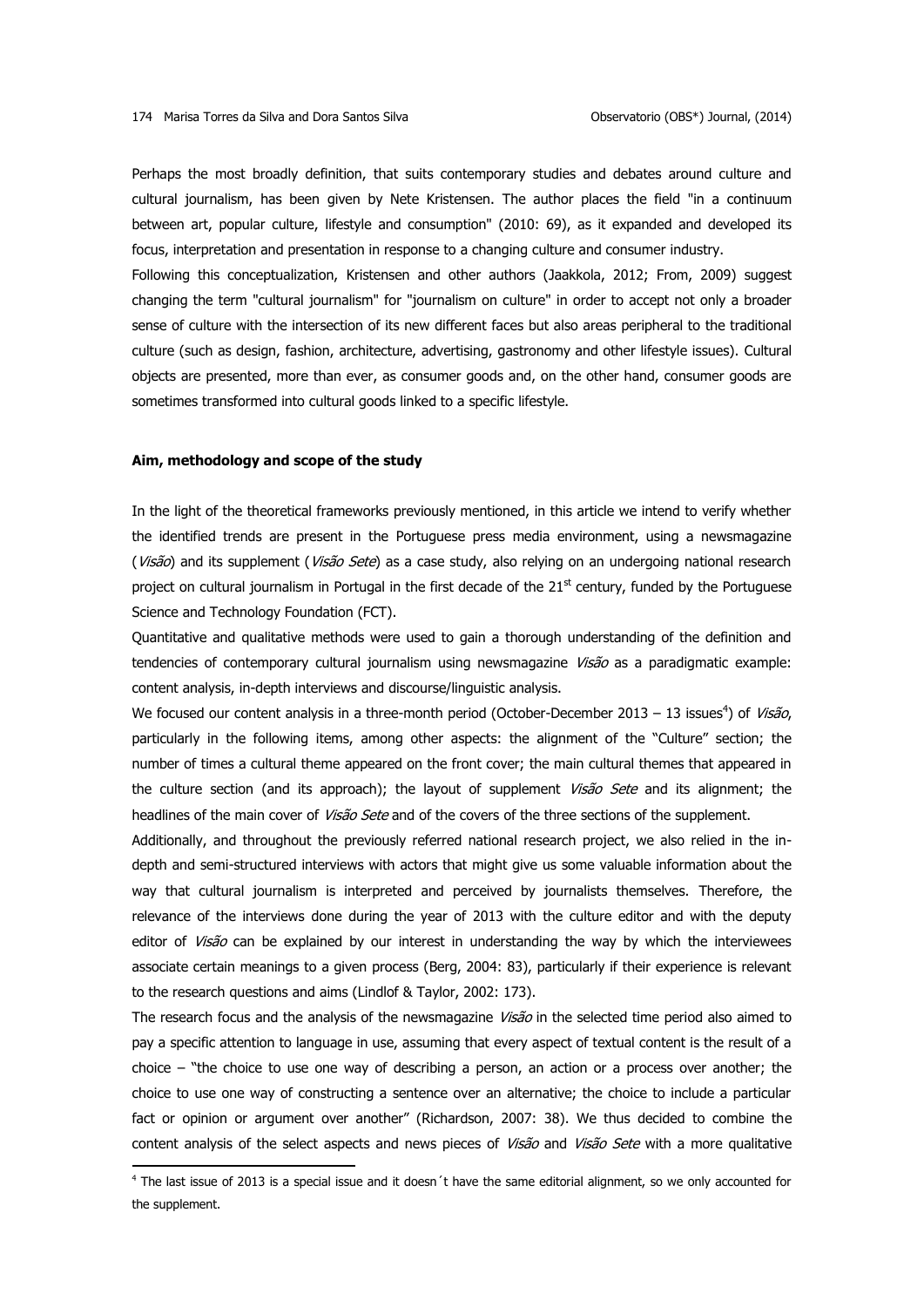1

approach conveyed by the contributions of critical discourse analysis as a method that focuses on language as a discursive practice and on its choices on communicative acts (Ponte, 2004: 134). Particularly, the semantic macro-structures of the discourses, expressed by titles and leads in what respects journalistic/informative news pieces, play an essential role in communication, due to the fact that they summarize the text (what does it talk about), and at the same time they give it a global meaning (Correia, 2011: 45), functioning as a kind of sense and relevance markers. In order to grasp the ways by which cultural journalism positions itself in linguistic terms, we also chose to analyze the titles of the news pieces of the referred editions of supplement Visão Sete<sup>5</sup>.

### Visão and Visão Sete: the newsmagazine and the supplement

The first issue of *Visão* magazine hit newsstands on 25<sup>th</sup> March 1993 and emerged as a project with the ambition to overcome the lack of newsmagazines in Portugal, as well as to follow the information models of North-American Time and German Der Spiegel (Cardoso, 2008), also assuming other international references such as Newsweek (USA), Nouvel Observateur (France) or Veia (Brazil). Although it was not the first modern Portuguese newsmagazine (the first version of Sábado was launched in 1988), it is a fact that *Visão* is the title with greater longevity (Sábado ended in 1993, returning in 2004) and remains a market leader, according to APCT (Portuguese Association for the Control of Circulation). Currently there are two newsmagazines published in Portugal: Visão and Sábado (Focus magazine ended in 2012, after 13 years of activity).

The culture section of *Visão* has an average of 12 pages. It opens with a major piece (mainly features, reporting or an interview, between four and five pages); then, it has an average of two other main pieces (one or two pages). The other pages include short news (happenings, premieres, releases, etc., with no more than a paragraph), a "person" section (dedicated mainly to a celebrity, in a half page) and sections dedicated to a cultural theme, that vary from issue to issue.

The newsmagazine supplement, called Visão Sete, has an average of 32 pages and constitutes the perfect example of the evolution of culture towards lifestyle, consumption and cultural and creative industries. When it appeared, in 1999, it was presented as the second magazine, dedicated to shows, culture and leisure, but in 2000, it suffered a layout and editorial reformulation and became presented as a guide. In 2004, it suffered another major reformulation, appearing as "shows and urban guide", and, in the end of 2011, it approached an additional concept, being presented as the "best guide to eat, go out and see". In March 2014, the supplement changed its graphic appearance, although the main sections and content were kept unaltered.

Visão Sete practices a modern and urban view of culture, related to design, lifestyle, fashion, gourmet, and music festivals. It focuses on original cultural and creative products, as well as Portuguese creators and guides to go out or know something. It has three main sections – "Eat", "Go out" and "See". The performative and consumption approach – the culture of taste – is evident.

<sup>&</sup>lt;sup>5</sup> We only accounted for the titles of the news pieces considered to be informative in its nature and close to conventional journalistic genres – therefore excluding, for relevance and feasibility reasons, titles of reviews, agenda or guides.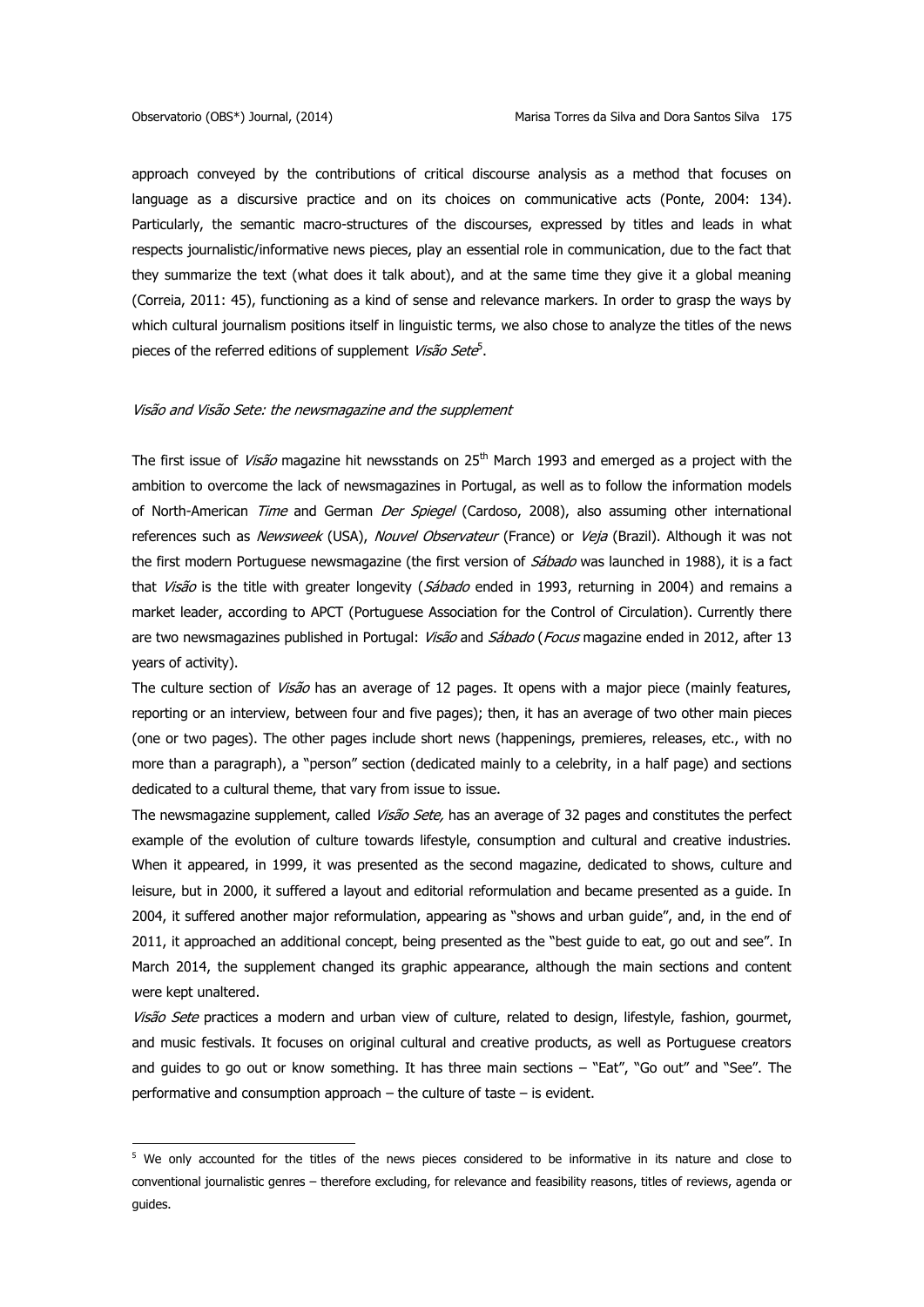The section "Eat" has seven subsections (where all the articles fill one or more): To buy | Design | Restaurants | Trends | Wines | Recipes| Gourmet. The section "Go Out" has eight subsections: To buy | Design | Night| Children | Outdoor | Gadgets | Music| Fashion. The section "See" has seven subsections: Movies| Cinemas | Music| Theater| Dance | Exhibitions | TV.

The front cover relates always to one of the three main sections. It has a full image, mainly a conceptual one and a performative or creative title (similar to a headline of an ad). In the interior, every three sections start again with a front cover and a major headline. The news pieces are often accompanied by diverse photos and illustrations, which goes along with one of characteristics of lifestyle and cultural journalism: "the visual dimension, which provides not only documentation (if at all), but also (or rather) visual and cultural experiences" (Kristensen and From, 2012: 34).

# **Culture as seen by Visão and Visão Sete: a content analysis**

The content analysis, as well as the interviews made to the editors of Visão, allowed us to reach four main trends related to the cover of culture by Visão and Visão Sete.

# A classic view of culture

Newsmagazine Visão has still a classic approach to culture, relating it primarily to artistic manifestations. Other views of culture, as a process or as a reflection of values, beliefs and ways of life, are ignored. This editorial strategy is confirmed by the culture editor, for whom culture is "preferably the arts, although it is not closed", thus preferring "not to fill the section" with other kind of subjects, such as the ones related to cultural policies.

In the time period selected for our analysis, whenever there was a story with a cultural background, but with a "way of life", historical or sociological approach, it didn't appear in the culture section, but, instead, in the "society" section; additionally, a cultural policy news piece tended to appear in Portugal/national or economic sections, which confirms the confinement of the culture section to an aesthetic treatment. There are several examples:

- In the edition 1081 (November), a feature about a Portuguese TV series that focused on the boom of Portuguese music bands in the 80s appears in the "society" section, although it is a cultural news piece (see figure 1);

- Also in the edition 1081, an interview with a Portuguese restaurant chef, known by his creative cuisine, also appears in the "society" section;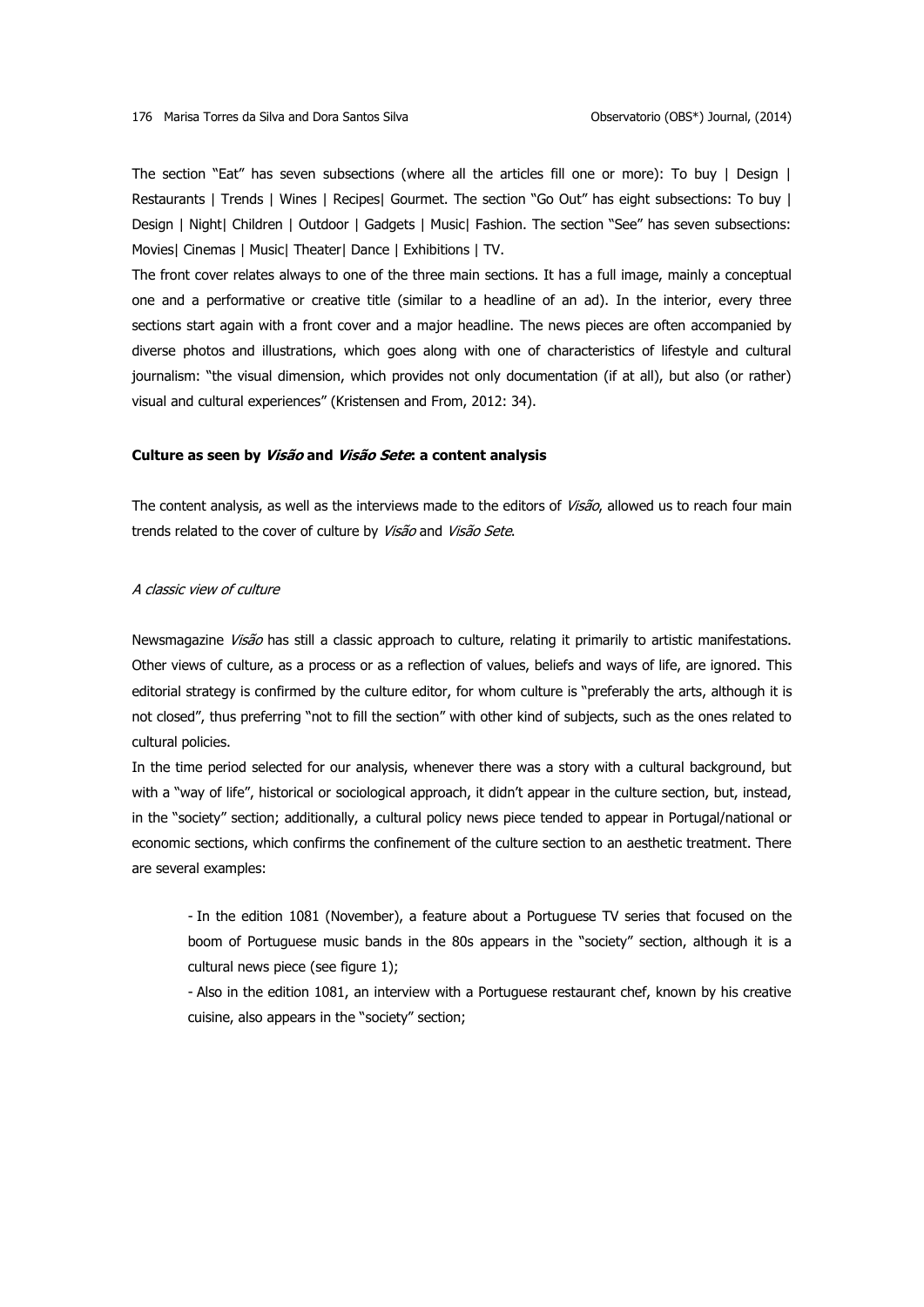



- In the edition 1080 (November), the front cover is about "Lisbon in the route of stolen art by the Nazis" – and the correspondent news piece appears in "Portugal" section (see figure 2);



Figure 2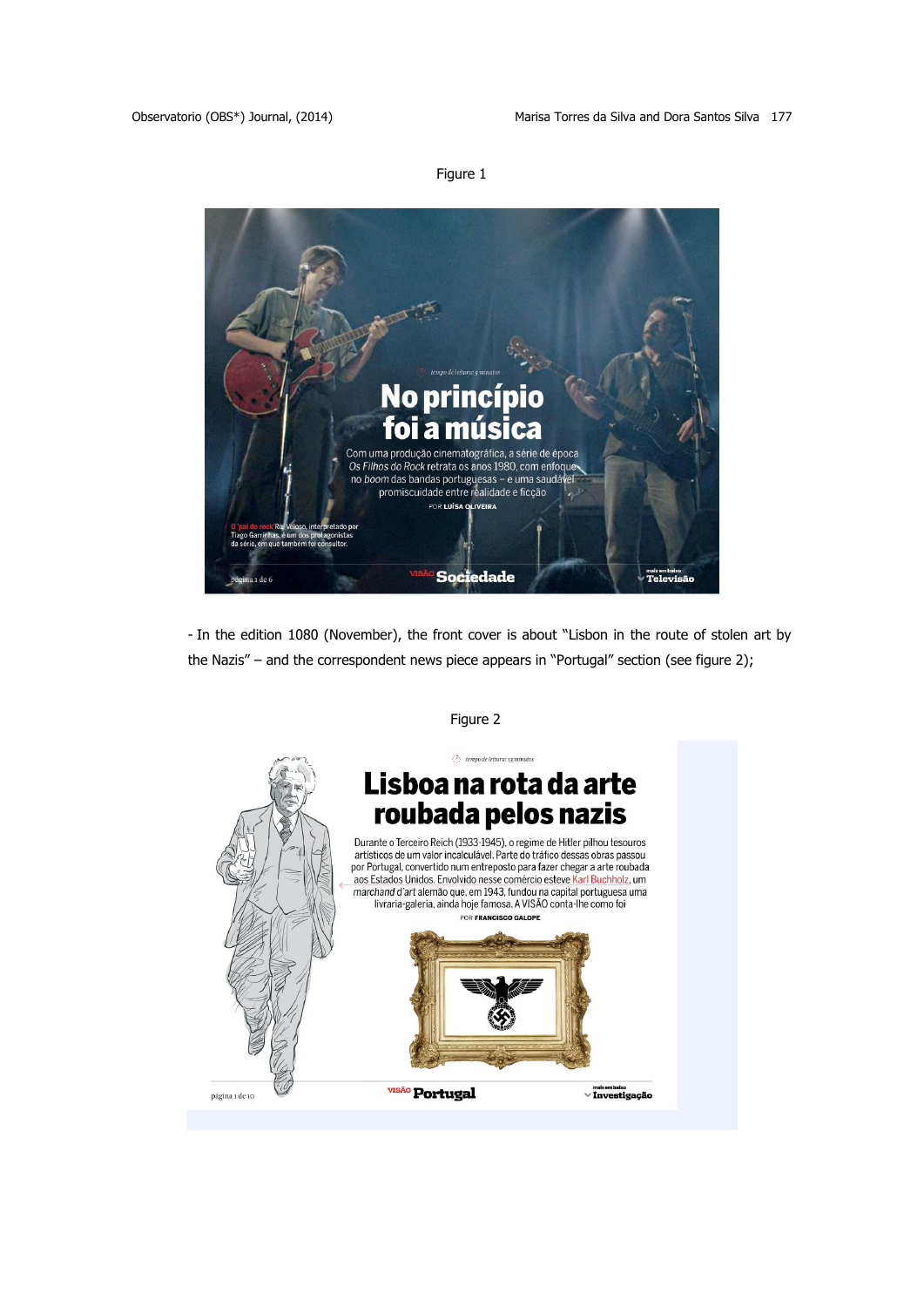- In the edition 1075 (October), the front cover is about Oporto city and how its cultural and artistic life is attracting tourists – and it also appears in the "Society" section (see figure 3).

# Figure 3



The deputy editor justifies this saying that a news piece on a cultural theme covered as a social phenomenon belongs naturally to the Society section. However, she admits the "difficulty on talking about this". "What is culture?", she questions, concluding that "boundaries are made by who makes the sections". This difficulty in seeing culture as a fluid, cross-disciplinary (not confined to artistic manifestations) concept is, perhaps, one of the reasons why journalists and media have this editorial logic. This also can explain why culture doesn´t make front covers, besides cultural themes not being "potential covers", according to culture editor, or the focus on themes that achieve the higher number of readers, according to deputy editor.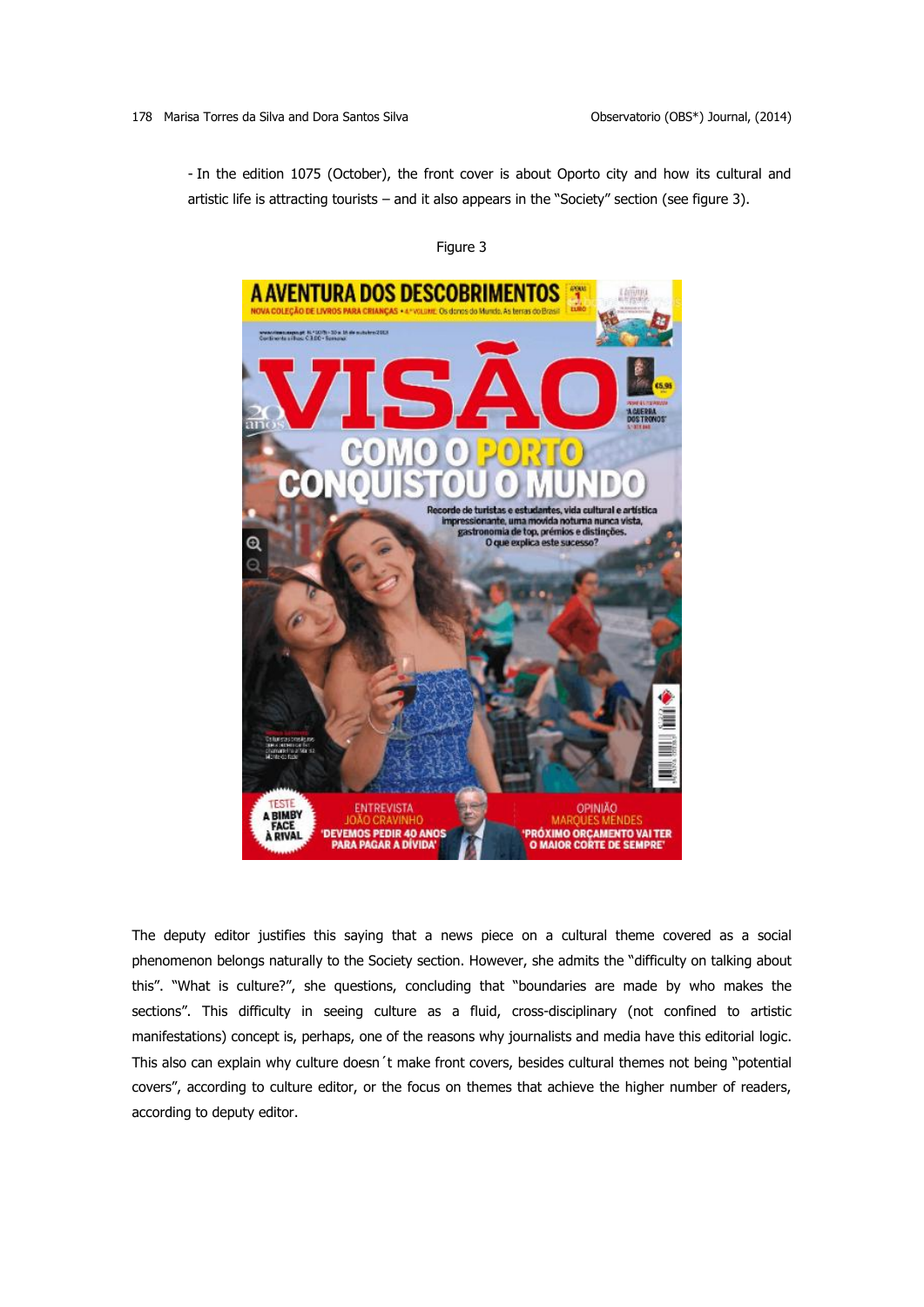# A clear relation to the agenda and cultural industries

In the scope of arts covered by Visão, the products by excellence from cultural industries – such as cinema and music – have the main cover, confirming several other studies made nationally and internationally (Santos Silva, 2012; Szántó, 2004; Domínguez, 2003).

Surprisingly, the plastic arts (exhibitions, creators/artists) occupy 4 of the 12 main themes that open the culture section. However, this area represents only 0,05% of the total of news pieces in this section in the period studied (9 out of a total of 125 items). In terms of major pieces, subjects such as music (31% - 21 out of 67), literature (22% - 15 out of 67) and cinema (19% - 13 out of 67) represent 72% of the themes covered and most of all are related to agenda purposes. Other areas like design, photography, dance, urban art and TV, they represent each one 0,01% of the themes covered in respect to major pieces.

If we include the short news (one paragraph), then music (40% - 50 out of 125), cinema (18% - 23 out of 125) and literature (23% - 29 out of 125) are again the three main areas covered and account for 81% of all themes covered (102 out of 125), which also confirm the reductive perspective of culture.

These editorial findings have an intimate relation to the agenda phenomenon, scheduled by cultural industries marketing machines (releases, premieres, happenings, etc.) and may be partially responsible for the root towards entertainment and the minimum covering of other artistic manifestations, whose press offices are much less aggressive or even absent.

# "Culture of taste": the perspective of Visão Sete

Visão Sete is the clear example of the contemporary approach to culture as a service and a consumer good related to lifestyle, confirming the place of cultural journalism "in a continuum between art, popular culture, lifestyle and consumption" (Kristensen, 2010: 69). It also includes a more creative view, welcoming emergent culture areas, such as design, gastronomy, architecture, local fashion and entrepreneurial cultural ideas. Although most of themes covered in Visão Sete are culture related, both Visão deputy and culture editors don't see it as a cultural supplement, but rather an "urban quide", an "agenda" or a "city guide". However, both realize that is frequent the discussion about cultural pieces entering in Visão culture section or in Visão Sete.

The focus on guides, in a culture of taste concept, is very clear, confirming the editorial position of Visão Sete. In a total of 13 front covers, 11 are included in the "Go out" section. However, the themes aren't all related to "Go out" in a literal sense, but, instead, with buying things. In these sequence, of these 11 covers, all are related with the concept of *guide*: to see exhibitions, festivals, circus or museums (3 out of 11), to buy creative design products, like cork or wool (2 out of 11), to explore someone´s city, a creative neighbourhood or hotels (5 out of 11), to know a way of life, like skating or volunteering (2 out of 11). Even when the front cover is included in the "Eat" Section, there is a guide approach to what to eat in a new market, or in the "See" section, the best TV series to see. This goes along with the concept of "coolhunting" and the performative dimension of contemporary cultural journalism, orientating audiences in their lifestyle choices (Franco, 2013), providing them with information and advice about goods and services they can use in their daily lives (Hanusch, 2012).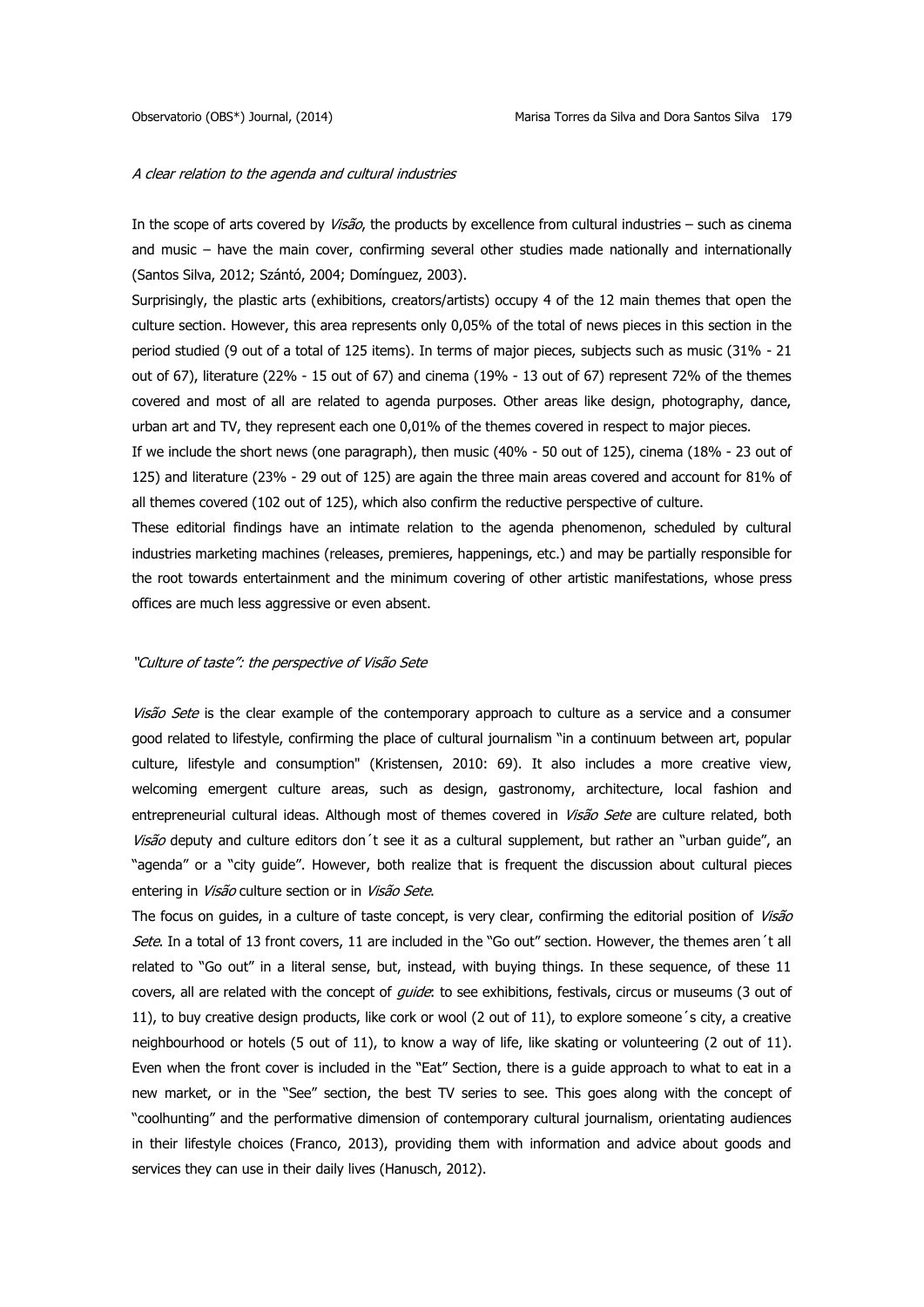The focus on creativity and innovation in the cultural goods is also very clear. If we look at all front covers of all sections in the 13 editions of the supplement, we find primarily Portuguese creativity (specially in fashion design, accessory design and gourmet); innovative or retro products or services that are now contemporary (Portuguese brands that were refreshed); Portuguese gastronomy; innovative shows, cinema festivals and other initiatives that are driven by the concept of creativity (see examples on figures 4 and 5).

Figure 4



Figure 5

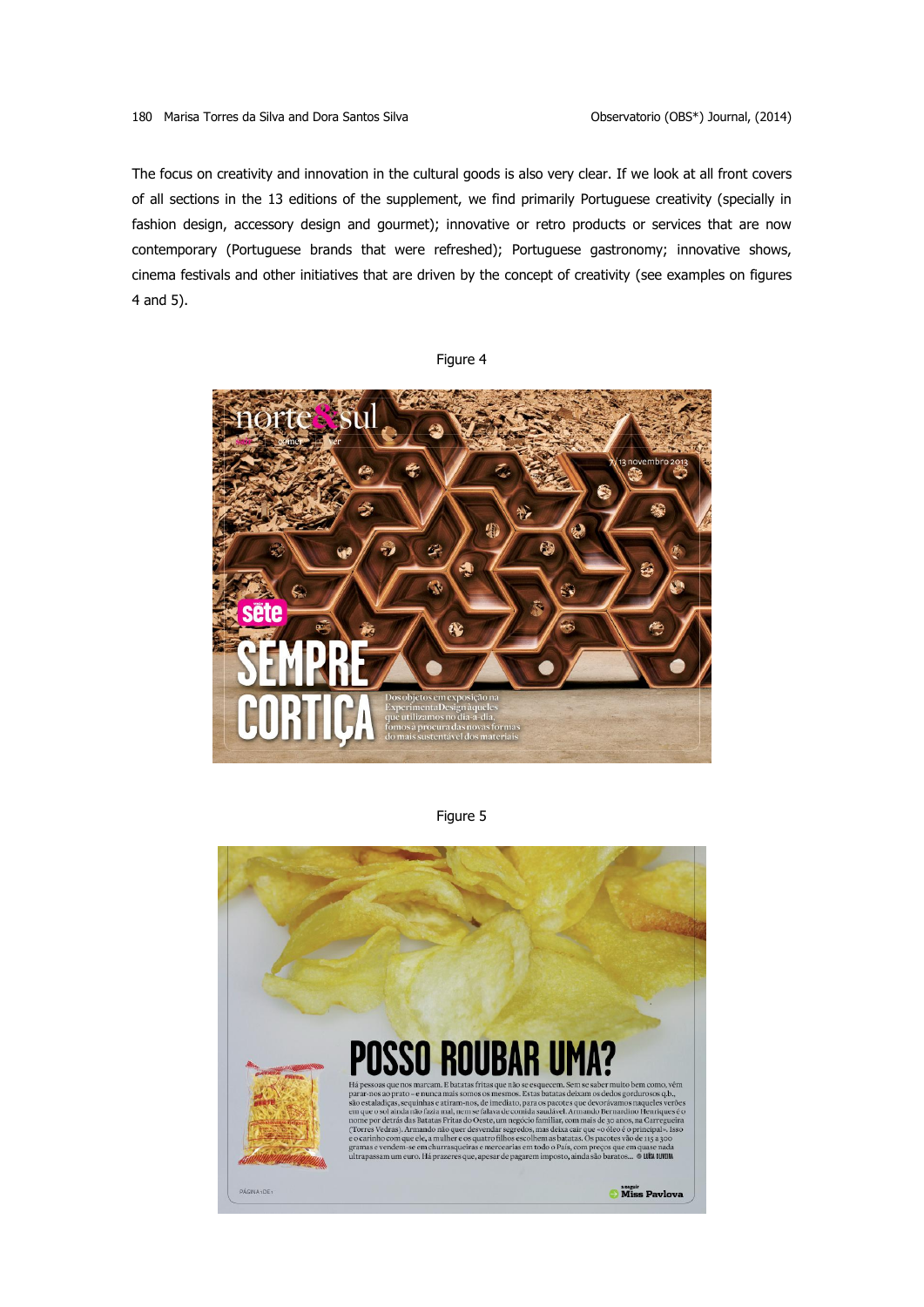All of these themes that make the front covers of the three sections (52, in total) have, combined with other approaches or alone, a consumerist point of view; 85% (44 out of 52) have a guide perspective; 69% (36 out of 52) of them have a creative / design approach and 58% have a direct lifestyle related to heritage component (30 out of 52), even a seductive or persuasive one, where the frontier between journalism and advertising is very blurred.

# The replacement of critique by guides and informal reviewing

Due to the fact that the news pieces are attached to the agenda of cultural industries, which confirms the assumption of Golin & Cardoso (2009) that cultural journalism is fostered, in a great measure, by the dynamics of the cultural industries (releases and distribution), the critique is absent of the pages of Visão and Visão Sete, being replaced by informal reviews, guides or commentaries with a defined consumerist and lifestyle approach, as we have already seen in the previous point.

If in the beginning of the century *Visão Sete* was made by an external staff, specialized in one or more artistic areas and with a clear reputation (academic, for example), today they were replaced by Visão own staff, journalists, which can also explain this absence. Besides this, culture editor even says that, today, specialized critics are not a good investment and critique, as a concept, "is not very important today".

# **The headlines and titles of Visão Sete: a discursive analysis**

The language used by journalists to address the readers can tell us something about the identities and the relationship of both the news organization and the audience (Richardson, 2007: 95-96). Consequently, stylistic choices suggest different forms of relationships between the journalist and the audience, "in terms of friendliness or distance, familiarity or formality, a relationship of equals or of the speaker taking a more pedagogical role" (ibidem: 96). What kind of relationship, then, does the supplement Visão Sete assumes towards its audience? And how may the language used in headlines and titles tell us something not only about the contemporary trends of cultural journalism, but also about the ways by which it positions itself in terms of approach?

If we take a close examination of the headlines/titles of the three sections of the supplement  $-$  Go out, Eat, See - the guide approach is easily visible. Visão Sete aims to provide the reader with guidance on matters of consumption and choices of softer aspects of life, which at the same time can show how much the boundaries between cultural journalism, lifestyle journalism, consumer and service journalism are nowadays blurred (Kristensen & From, 2012: 26-28).

The current hybrid nature of the supplement is clearly voiced by the culture editor of the newsmagazine Visão; however, while refusing the status of a cultural supplement to *Visão Sete*, he also admits that it is a possible locus for cultural themes and contents: "Visão Sete has always been a hybrid – it started as an agenda, and nowadays is a little more than an agenda, and a little less than an urban guide (…) I would never call it a culture supplement (…). Of course sometimes it gives us [the culture section] more space. For instance, when we have a good interview to open the culture section and, in the same week, there is a major architecture event. That would be something that would fit in the supplement: five exhibitions you cannot miss".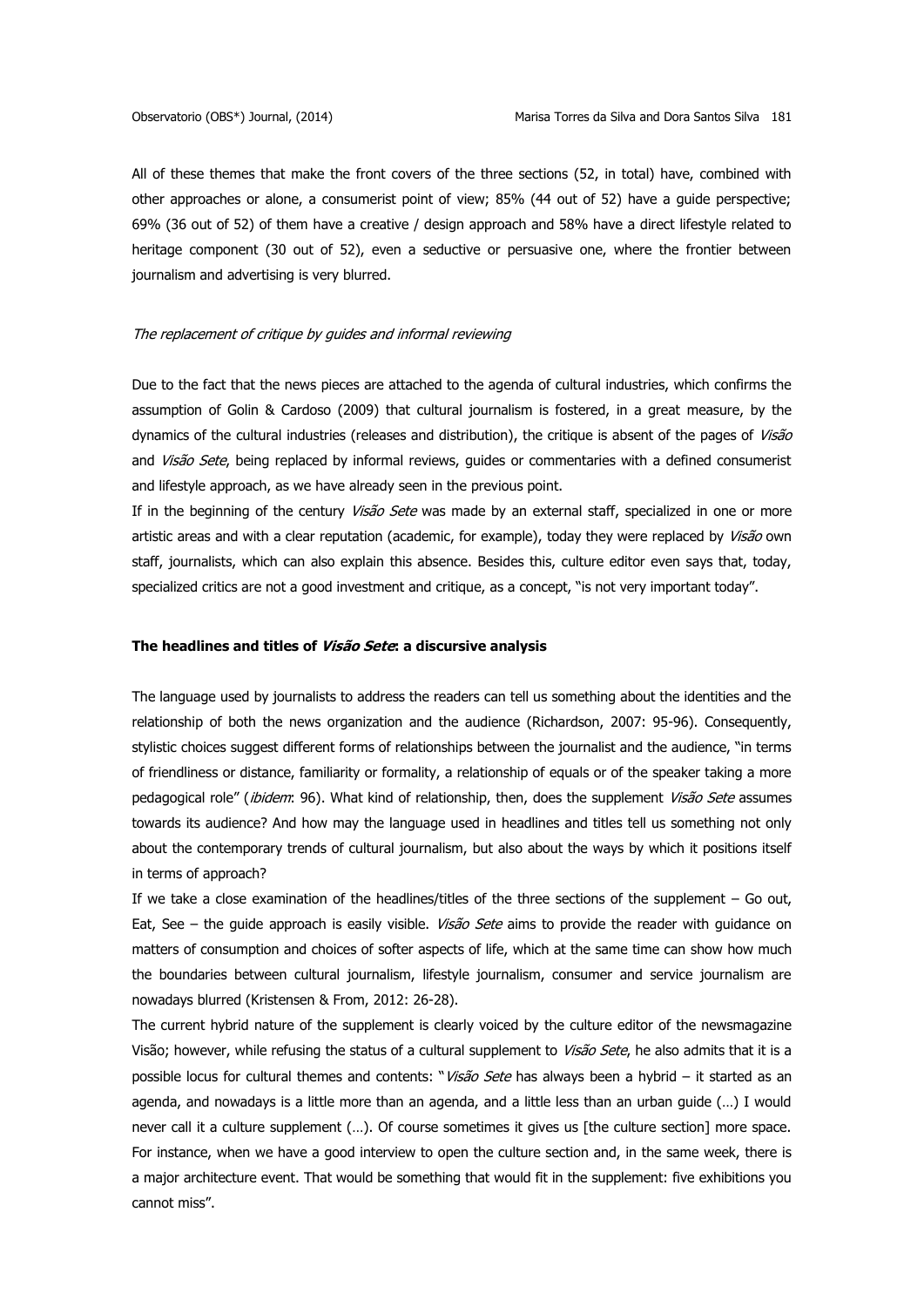Since media culture and consumer culture are becoming more and more inseparable categories, nowadays the media "occupy a dominating position as providers of cultural products and beliefs" (Jansson *apud* Kristensen, 2010: 72). Many of the titles used in the news pieces of the supplement reinforce indeed the guide approach, as well as the newsmagazine authoritative position, orientating readers on whether it is worth spending time and money with certain products of the cultural agenda (Golin & Cardoso, 2009). The use of imperative verbs (also known as "bossy verbs", telling people what to do, giving instructions or commands) imply a "modality form", which, according to the field of critical discourse analysis, refers "to judgements, comment and attitude in text and talk, and specifically the degree to which a speaker or writer is committed to the claim he or she is making" (Richardson, 2007: 59). Modality is usually indicated via the use of modal verbs – may, could, should, will and must – or through adverbs (certainly), and may be expressed in two principal forms: truth modality (example: this war will be stopped if…) and obligation modality, which refers to future events and to the degree to which the writer believes a certain course of action ought or should or must be taken and appear more authoritative than hedged claims (ibidem: 60). Modal choices thus constitute a major exponent of the interpersonal function of language (Simpson *apud* Richardson, 2007: 62).

The obligation modality and the use of imperative verbs are in fact present in some titles of news pieces or covers of the supplement, as shown by the following examples: "Follow the sounds"<sup>6</sup>; "DocLisboa: 9 movies you cannot miss"?; "Follow the guide of volunteering and know some of the institutions that need our free time the most"<sup>8</sup>; "Share this pie"<sup>9</sup>.

In order to persuade their audience, journalism in general also uses rhetorical strategies, such as rhetorical tropes, which are employed as a way to denote-connote something apart from their original meaning and draw attention to specific significations (Richardson, 2007: 65). Among the titles used in Visão Sete during the selected time period, we found a significant amount of rhetorical tropes, particularly aimed not only to persuade the audience, but also to evoke cultural references easily recognized by readers in order to ensure the need to obtain more information – for instance, using the title of a famous movie or book to present an event or product ("Hung by a thread"<sup>10</sup>; "On the road"<sup>11</sup>; "To be or not to be<sup>"12</sup>; "United we stand<sup>"13</sup>). The proximity and familiarity towards the reader can also be conveyed by the use of expressive punctuation in titles, such as exclamation marks or suspension points, and also by the use of questions, thus directly addressing the readers.

<u>.</u>

<sup>&</sup>lt;sup>6</sup> In Portuguese, "Siga os sons" (news piece about a music festival in Lisbon, *Visão Sete*, October 3-9 edition)

<sup>&</sup>lt;sup>7</sup> In Portuguese, "Doc Lisboa: 9 filmes a não perder" (news piece about a documentary film festival in Lisbon, Visão Sete, October 24-30 edition)

<sup>&</sup>lt;sup>8</sup> In Portuguese, "Siga o roteiro do voluntariado e conheça algumas das instituições que mais precisam do nosso tempo livre" (Visão Sete, November 28-December 4 edition)

<sup>&</sup>lt;sup>9</sup> In Portuguese, "Partilhe esta tarte" ( Visão Sete, November 28-December 4 edition)

<sup>&</sup>lt;sup>10</sup> In Portuguese, "Por um fio" (news piece about a marionette festival, Visão Sete, October 3-9 edition)

<sup>&</sup>lt;sup>11</sup> In Portuguese, "Pela estrada fora" (news piece about "Festival Vagabundo", a music festival, Visão Sete, October 10-16 edition)

<sup>&</sup>lt;sup>12</sup> In Portuguese, "Ser ou não ser" (news piece about a new hamburguer restaurant in Lisbon, Visão Sete, October 17-23 edition)

<sup>&</sup>lt;sup>13</sup> In Portuguese, "A união faz a força" (news piece about an online shop, Visão Sete, November 21-27 edition)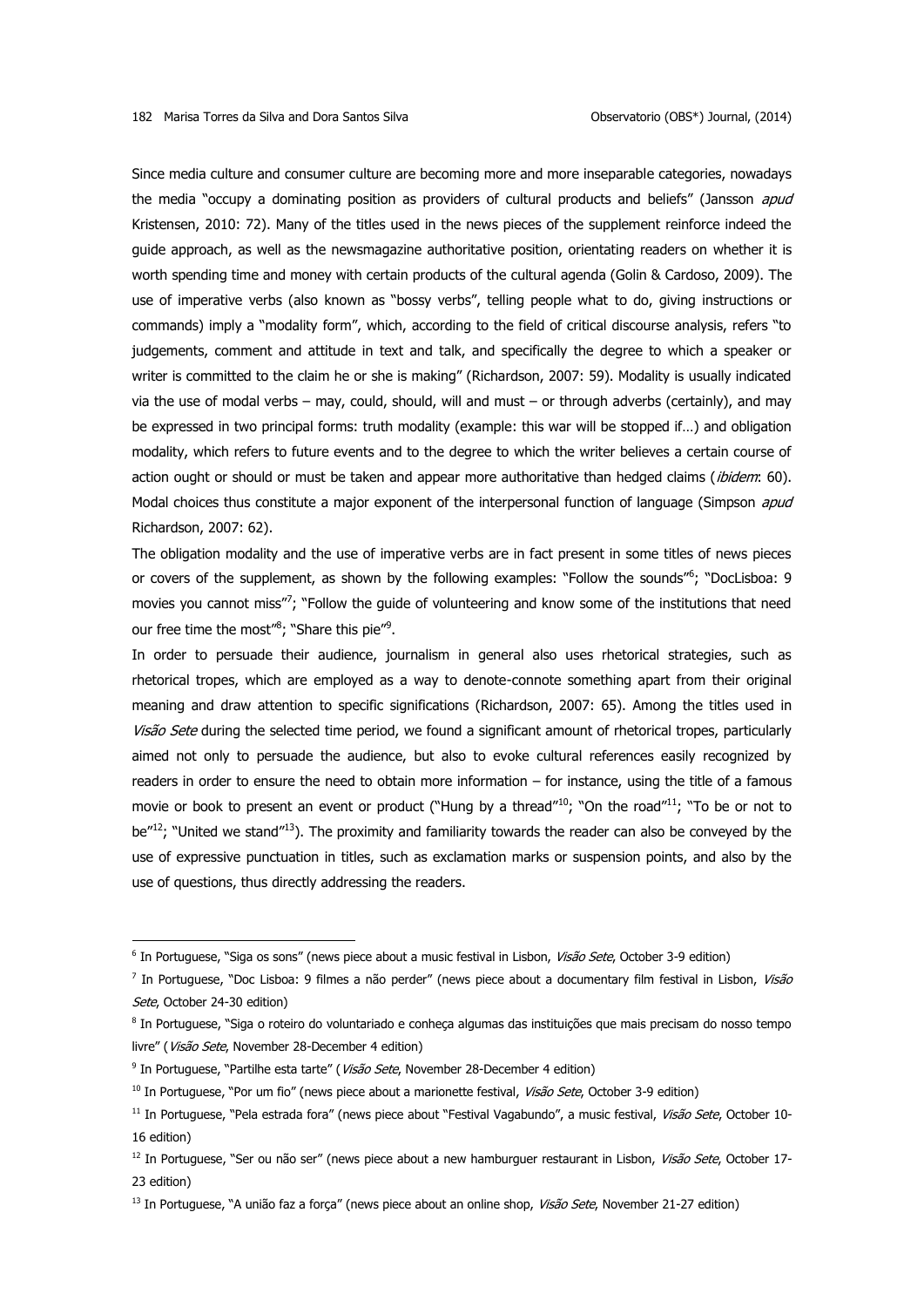Also relevant to the analysis of news texts are the predicational strategies or the choice of words used to represent more directly the values and characteristics of social actors, "linguistically assigning qualities to persons, animals, objects, events, actions or social phenomena" (Reisigl & Wodak *apud* Richardson, 2007: 52). Accordingly, we found a relevant amount of titles with an explicit appeal to the senses (taste, sight, touch) and an extensive use of adjectives and adverbs, qualifying an object, product, event, action or person, as illustrated by the following examples: "Sweet retro"<sup>14</sup>, "In good company"<sup>15</sup>, "Divine Dianne"<sup>16</sup>, "A special taste"<sup>17</sup>.

We can say that the use of the mentioned discursive strategies may add interesting points to the discussion about the myriad ways by which the media in general play nowadays a key role in the guidance to cultural products and experiences, as a representation of ways of life and a symbolic marker of taste and lifestyle (Kristensen & From, 2012: 34).

### **Main conclusions**

<u>.</u>

Nowadays, newspapers and magazines are still looking for its position in culture. On one hand, they seem to deny other perspectives of culture than the artistic one – indeed, whenever there are other approaches to culture, the news pieces appear in other sections, like "society" or "Portugal" or "world". On the other hand, cinema, literature and music still monopolize the coverage.

The major question is: if the culture sections of the media still focus on artistic manifestations and other approaches of culture (sociological, anthropological, etc.) are absent or delegated to other sections, how can we explain to general public what culture really is and its multiple dimensions?

However, like Visão, other newsmagazines and newspapers have supplements to explore other views of culture, where design, creativity and ways of life are predominant. Unfortunately, although these subjects and areas have an unequivocal cultural interest, the approach is restricted to a consumerist and lifestyle perspective. Cultural goods are transformed in consumer goods, on one hand, but, on the other, it seems that the consumer goods that have more importance are the cultural ones.

Besides this, in the eyes of the journalists working in culture section or with responsibilities regarding it, it appears that they have a clear preference on treating this limited view of culture – perhaps to distinguish them from others? – related traditionally to an intellectual development and cultivation of the spirit. But it is also clear that they too, although dealing with culture everyday, have difficulties responding to the basilar question: "What is culture?" and, in that sense, "What should be cultural journalism?"

<sup>&</sup>lt;sup>14</sup> In Portuguese, "Doce retro" (news piece about a new product of the Portuguese brand Regina, Visão Sete, October 10-16 edition)

<sup>&</sup>lt;sup>15</sup> In Portuguese, "Em boa companhia" (news piece about a new restaurant in Lisbon, Visão Sete, October 24-30 edition)

<sup>&</sup>lt;sup>16</sup> In Portuguese, "Divina Dianne" (news piece antecipating the concert of Dianne Reeves in Lisbon, Visão Sete, October 24-30 edition)

<sup>&</sup>lt;sup>17</sup> In Portuguese, "Um gostinho especial" (news piece about a new flavor in an ice cream shop in Lisbon, *Visão Sete,* December 21-January 1 edition)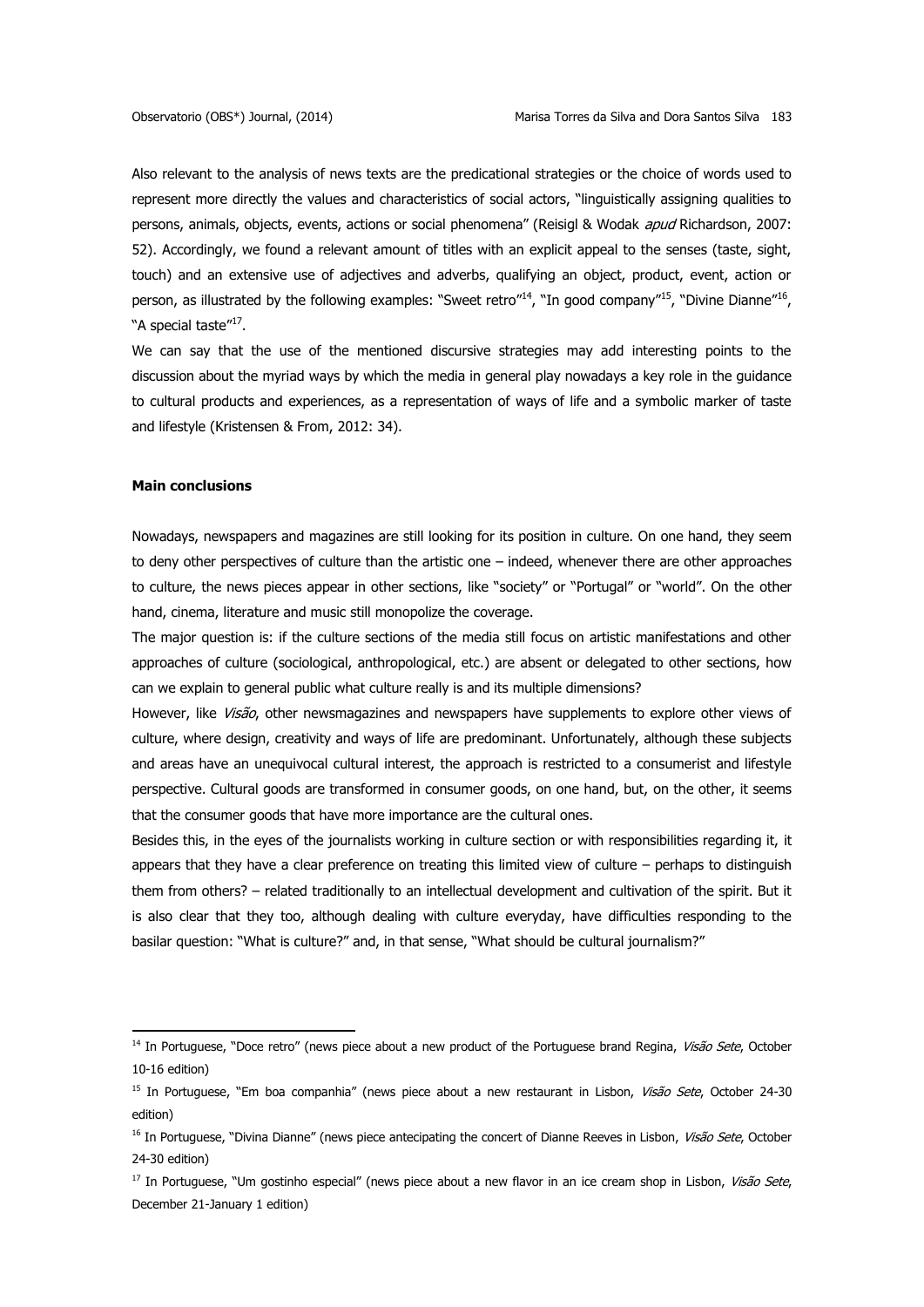### **References**

- Alzamora, G. (2009). Do texto diferenciado ao hipertexto multimidiático: perspectivas para o jornalismo cultural. In A. Azzolino & E. Al. (Eds.), Sete propostas para o jornalismo cultural: reflexões e práticas (pp. 39-52). São Paulo: Miró Editorial.
- Basso, E. C. (2008). Para entender o jornalismo cultural. Comunicação e Inovação, 9 (16), 69-72.
- Basso, E. C. (2006). Jornalismo cultural: uma análise sobre o campo. In XXIX Congresso Brasileiro de Ciências da Comunicação (pp. 1-12). São Paulo: Intercom - Sociedade Brasileira de Estudos Interdisciplinares de Comunicação.
- Berg, B. L. (2004). *Qualitative research methods for the social sciences*, Boston: Allyn and Bacon.
- Correia, J. C. (2011). O admirável mundo das notícias. Teorias e métodos, Covilhã: Livros Labcom.
- Domínguez, S., Bra, M. X., & García, X. (2003). A información cultural nos medios de comunicación en Galicia. (C. da C. Galega, Ed.).
- Faro, J.S. (2012). Jornalismo e crítica da cultura: a urgência da nova identidade. Fronteiras estudos midiáticos, 14 (3), 192–198.
- Faro, J. S. (2006). Nem tudo que reluz é ouro: contribuição para uma reflexão teórica sobre o jornalismo cultural. Comunicação & Sociedade, 28 (46), 143-163.
- From, U. (2009). Reading cultural and lifestyle journalism in online and print newspapers. In The future of journalism conference. Cardiff University, September 2009 (pp. 1–10).
- Fürsich, E. (2012). Lifestyle Journalism As Popular Journalism. Journalism Practice, 6 (1), 12-25. doi:10.1080/17512786.2011.622894
- Gadini, L. (2006). Grandes estruturas editoriais dos cadernos culturais. Principais características do jornalismo cultural nos diários brasileiros. Revista Fronteiras - Estudos Midiáticos, 8(3), 233-240.
- Golin, C., Cardoso, E. (2009). Cultural journalism in Brazil: academic research, visibility, mediation and news values. Journalism 10(1), 69-89.
- Hanusch, F. (2012). Broadening the Focus. Journalism Practice, 6 (1), 2-11. doi:10.1080/17512786.2011.622895
- Hartley, J. (2007). Creative Industries. In J. Hartley (Ed.), Creative Industries. Oxford: Blackwell Publishing.
- Horkheimer, M., & Adorno, T. (2002). Dialectic of Enlightenment Philosophical Fragments [1947]. (G. Noerr, Ed.). Stanford: Stanford University Press.
- Jaakkola, M. (2012). Promoting Aesthetic Tourism. Journalism Practice, 6 (4), 482-496. doi:10.1080/17512786.2012.667284
- Kristensen, N. N., From, U. (2012). Lifestyle journalism. Blurring boundaries. Journalism Practice, 6 (1), 26-41.
- Kristensen, N. N. (2010). The historical transformation of cultural journalism. Northern Lights, 8, 69-92.
- Kroeber, A. L., & Kluckhohn, C. (1952). Culture: A Critical Review of Concepts and Definitions. Cambridge, Massachusetts: Peabody Museum of American Archeology and Ethnology, Harvard University. Retrieved from<https://archive.org/stream/papersofpeabodymvol47no1peab#page/n11/mode/2up>
- Lindlof, T. R., Taylor, B. C. (2002). Qualitative communication research methods, London: Sage Publications.